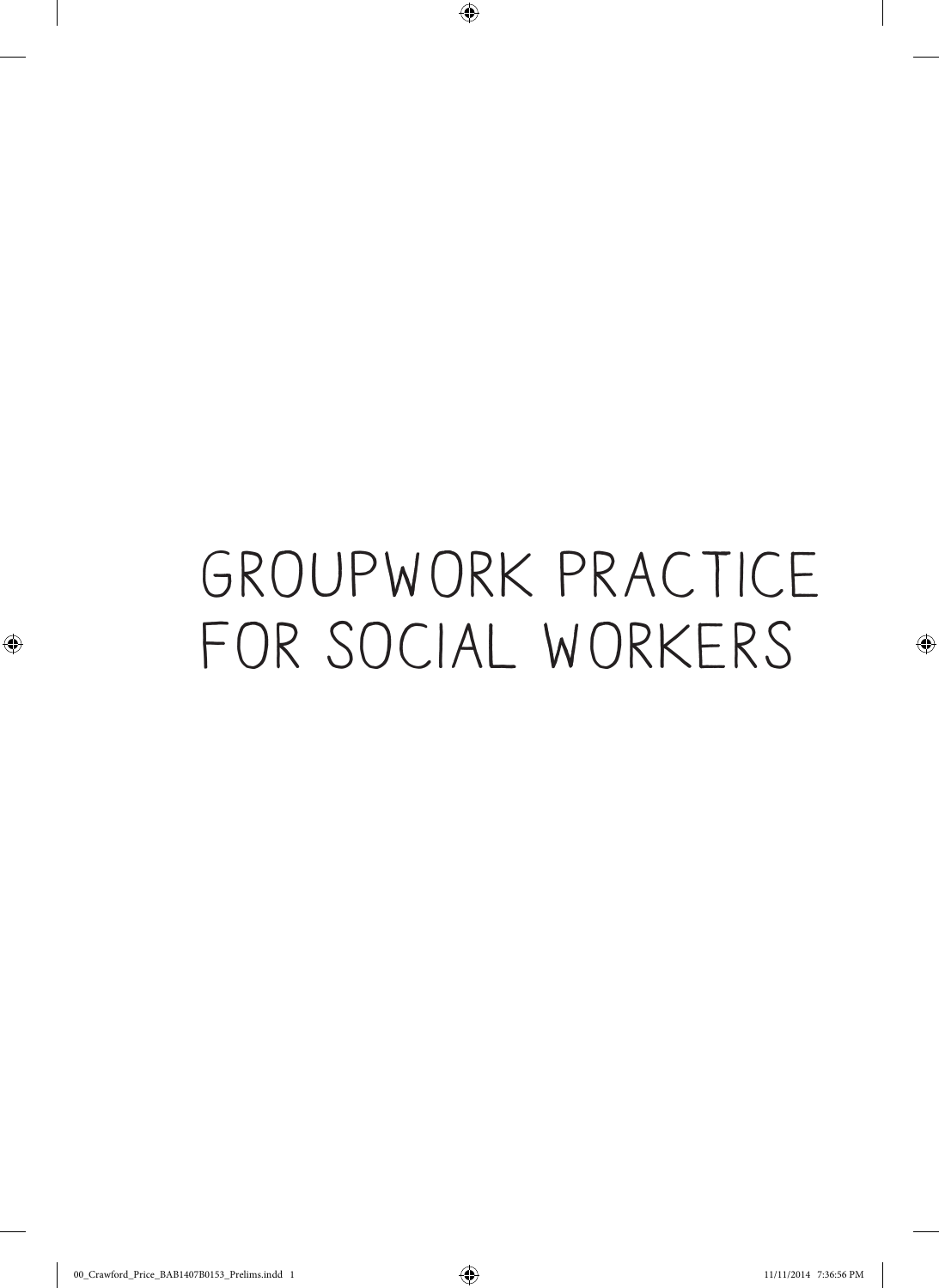1

 $\bigoplus$ 

#### Chapter summary

In this chapter you will learn about

- the overall purpose, aims, scope and features of this book
- how the book is structured and the brief contents of each chapter
- how the book is aligned with a range of national standards and requirements related to professional social work education and practice
- the key themes that underpin the whole book
- the range of terms, words and phrases used to describe groupwork

#### INTRODUCTION

♠

Groups are the basic expressions of human relationships; in them lies the greatest power of man. To try to work with them in a disciplined way is like trying to harness the power of the elements and includes the same kind of scientific thinking, as well as serious consideration of ethics. Like atomic power, groups can be harmful and helpful. To work with such power is a humbling and difficult task. (Konopka, 1963: vii–viii)

Social work practitioners work with groups of people in many different ways and in many different contexts. Whilst some of the wording in the above quotation may reflect the date it was written, some fifty years ago, it powerfully reflects the complexity of challenges and opportunities that may arise in contemporary groupwork practice. This book sets out to help you, the reader, understand and develop the knowledge, skills and values that are required to practise effectively in this complex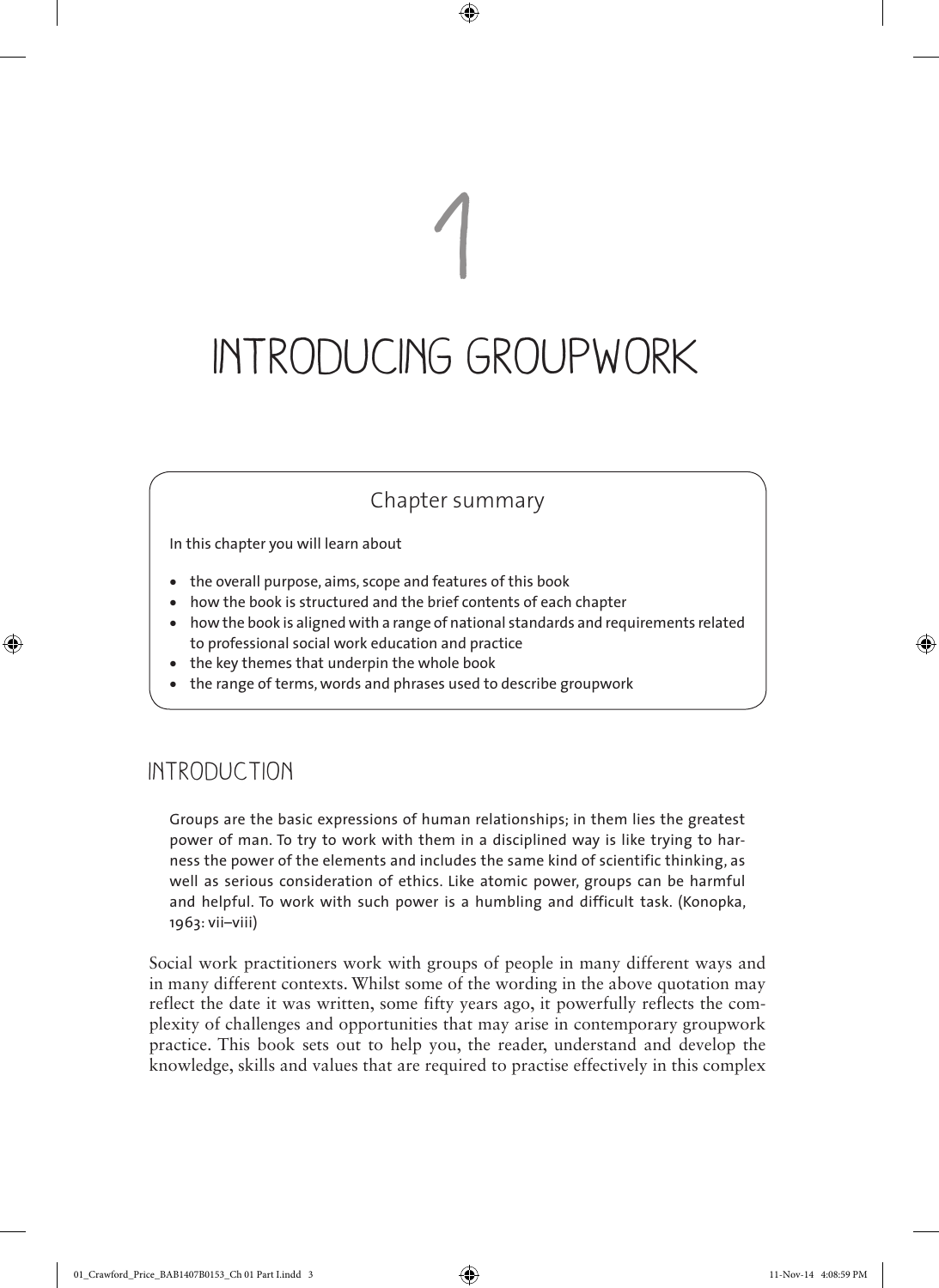⊕

context. In exploring groupwork for social workers who work with adults and children across a whole range of needs, this book takes a generic approach.

This introductory chapter will provide you with an overview of the whole book, laying out its purpose, aims and scope through an outline of the structure, key themes and learning features. This chapter will also identify how the contents of this book are related to key national standards and requirements for social work practice and education. As an introduction to your learning across the book, this chapter can be likened to a course induction process. Given the significance of language, terminology and discourse to how we understand and interpret the world around us, in order to inform your studies through the book, this chapter also includes discussion about the different definitions and understanding of the terms 'group' and 'groupwork'.

Despite the acknowledged complexity and powerful opportunities offered through effective groupwork, there has been recognition over a number of years that this aspect of practice is at times perceived as marginal, out-of-date (Doel and Sawden, 1999) and of less value or importance than other aspects of practice, particularly those underpinned by procedural and managerial drivers (Preston-Shoot, 2007). It is our intention through this text to further your understanding of the value of working with groups and thereby to raise the profile of groupwork practice as one of many aspects of effective professional social work intervention. By engaging with the materials in this book you will be able to develop your knowledge, skills and values for groupworking in the complex interprofessional care and support environment. Throughout the chapters there is an emphasis on the experience of group members and how they can fully and meaningfully participate in all aspects of the group process. This chapter summarises how the two parts of this book address theoretical, practical and methodological concerns, alongside thematic foci on empowerment, user participation and professional development.

#### BOOK STRUCTURE

This book is set out in two parts; the first part, Chapters 1, 2 and 3, set the context, background and theoretical approaches that underpin an understanding of groupwork practice in social work. The second part of the book, Chapters 4, 5, 6, 7 and 8, builds on this knowledge, exploring practice skills and directly discussing groupwork practice. The chapters that make up this second, practice-orientated part of the book are structured to address the 'life course', or processes, of working with a group. The final chapter will summarise the book in a way that helps you to focus on your development as a social work practitioner. Thus, by incorporating theory and practice, with interactive content throughout, the book provides a practice guide to support you in developing your skills, knowledge and approach to working with groups. Each of the chapters is briefly summarised below. As well as addressing key national standards for social work, including the Professional Capabilities Framework, as you read and study this book, you will become aware of recurring **key themes** that are threaded throughout the text of each chapter. These themes are:

♠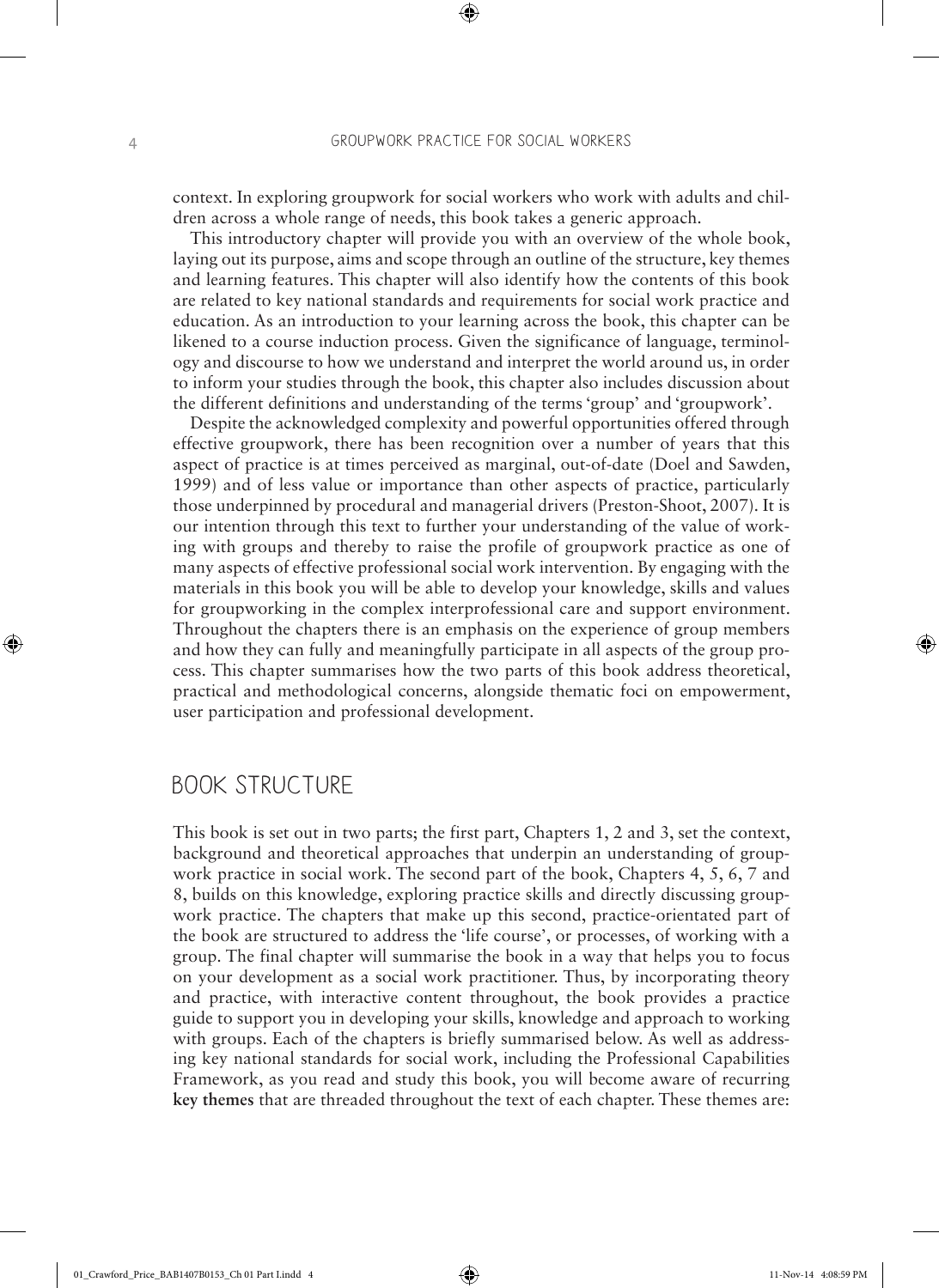⊕

- Values and ethics, anti-oppressive practice, empowerment use of power;
- The development of practice skills and evidence-based practice;
- Multi-agency and interprofessional working with others in groups;
- The service-user experience and opportunity for participation in all processes of groupwork development;
- Professional development, evaluation of practice, reflective and reflexive practice.

## Chapter 2

This chapter sets the background and current context of groupwork in social work practice. It includes some brief historical perspectives and contemporary examples of groupworking, including models of groupwork. Thus the chapter will discuss the professional context of groupwork, also exploring where the concept of groupwork practice interrelates with the work of other professionals, including community work. The chapter gives a broad overview of the tasks and responsibilities of the groupworker and consideration of groupwork as a social work intervention; this is then further developed in Chapters 4–7. The chapter will also introduce you to some of the different types of groups that you may work with in social work practice.

## Chapter 3

♠

As the final chapter in Part I of the book, Chapter 3 provides an overview of the theoretical context of groupwork practice as it explores some examples of theories that might be used to aid understanding and practice with groups. Essentially a chapter in two parts, the first part of Chapter 3 examines theories that explain group development; behaviours in groups and group processes; descriptive theories. The second part of the chapter moves on to explore theories that can inform practice interventions through groupwork; prescriptive theories. The separation of descriptive and prescriptive theories in this way is a purely artificial one that aids structure and understanding through the text, as the two parts have significant overlap in that descriptive theories commonly inform prescriptive theory and thereby both are influential on groupwork practice.

#### Chapter 4

Chapter 4 is the first chapter in the second part of the book, where each chapter will draw on earlier learning from Part I, but will focus on practice skills, knowledge, ethics and values. The chapters in this section follow the 'life course' of working with a group, with this first chapter setting the foundation by exploring practice in preparing for groupwork. Central to this chapter are planning processes, in particular the chapter considers how service users may be supported to participate in planning groupwork and the importance of planning, at this early stage, for evaluation of the whole process. As part of the planning work, the chapter encourages you to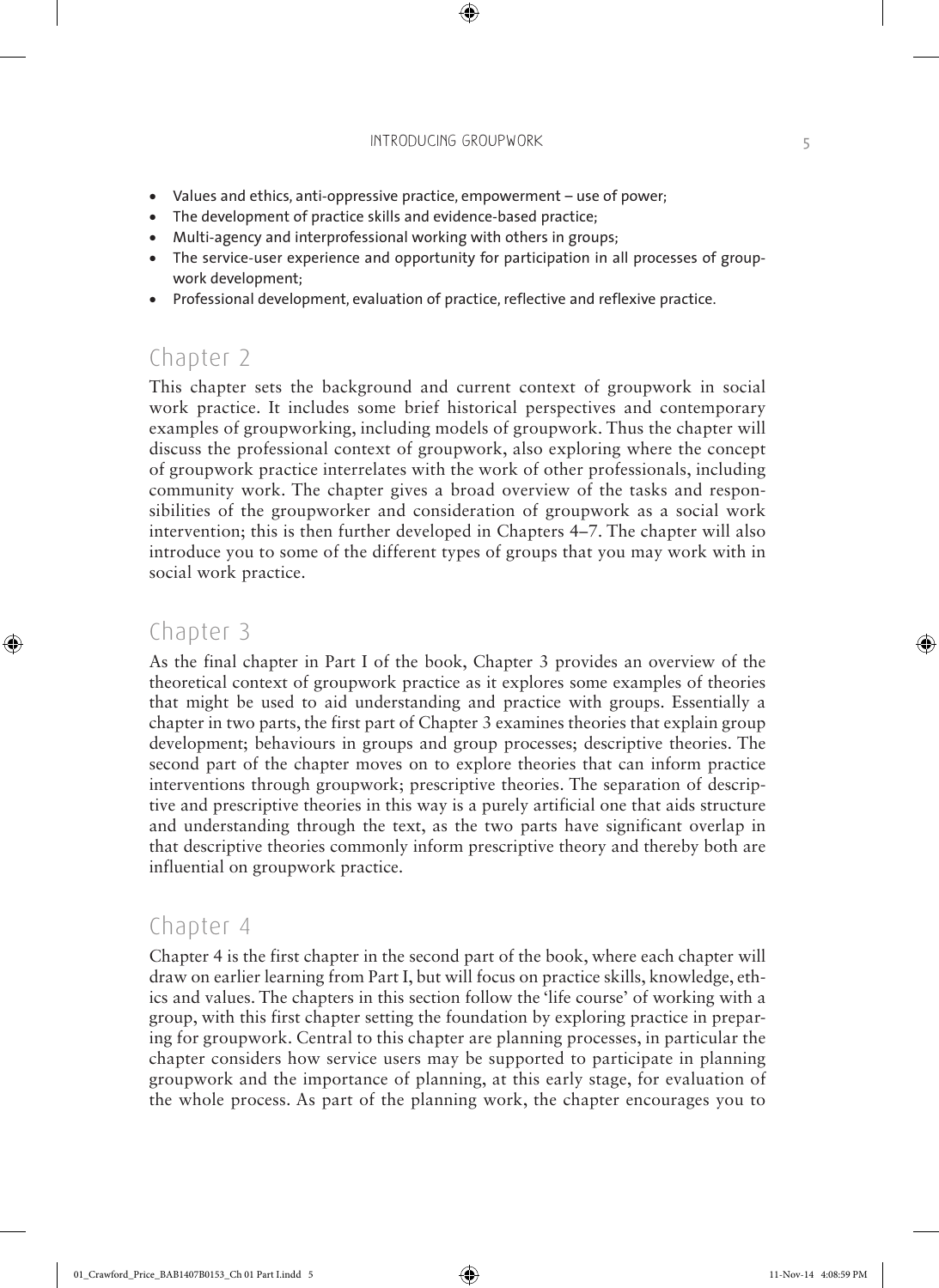⊕

consider a range of practical issues, such as the setting and resources needed, as well as preparing for how to address complex issues related to inter-group and intragroup relations. The chapter will also consider how contemporary developments in social networking and the use of information technology have influenced or can support groupwork practice.

## Chapter 5

Moving on from the groundwork set out in the previous chapter, Chapter 5 explores the specific practice skills, knowledge, values and ethics needed when initiating groupwork. In particular, in this chapter you will learn about the important first session and the roles and responsibilities of practitioners in groupwork. Through your studies in this chapter you will develop your understanding of intergroup relationships, including consideration of issues of authority, control and power between group participants and groupworkers, and how you might manage these. The chapter also addresses the practicalities of process and content, in particular setting aims and objectives, achieving group consensus and establishing roles. Within this, you will also reflect on the role of Information Technology as an aid in the groupwork process and how the skills and tools you need as a groupworker may differ when setting up and facilitating virtual groups.

#### Chapter 6

♠

In Chapter 6 you will read about a range of important practice considerations for groupwork practitioners supporting the core phase of groupwork intervention. In particular, the chapter draws on theory from Chapter 3 to support your understanding of behaviours in groups, group development, critical incidents and the different techniques, tools and activities that you can draw upon in response to different circumstances. The chapter explores the important roles and purposes of formative review, monitoring and recording, and how through this and other professional processes, such as supervision, you will gain professional support, guidance and development as a groupwork practitioner.

## Chapter 7

As the final chapter in Part II the 'practice' section of the book, Chapter 7 will consider the final phases of working with a group, in particular addressing issues of 'closure' and ending. This is a key phase of the overall groupwork process and the chapter will address the significance of working through 'closure' and 'what next'; engaging service users meaningfully in the process of groupwork review and evaluation will be a core focus of this discussion. By further developing your knowledge and skills in relation to evaluation, outcomes, recording, reporting, service-user participation, using supervision and support, this chapter builds on and consolidates your learning across all of the previous chapters in this book.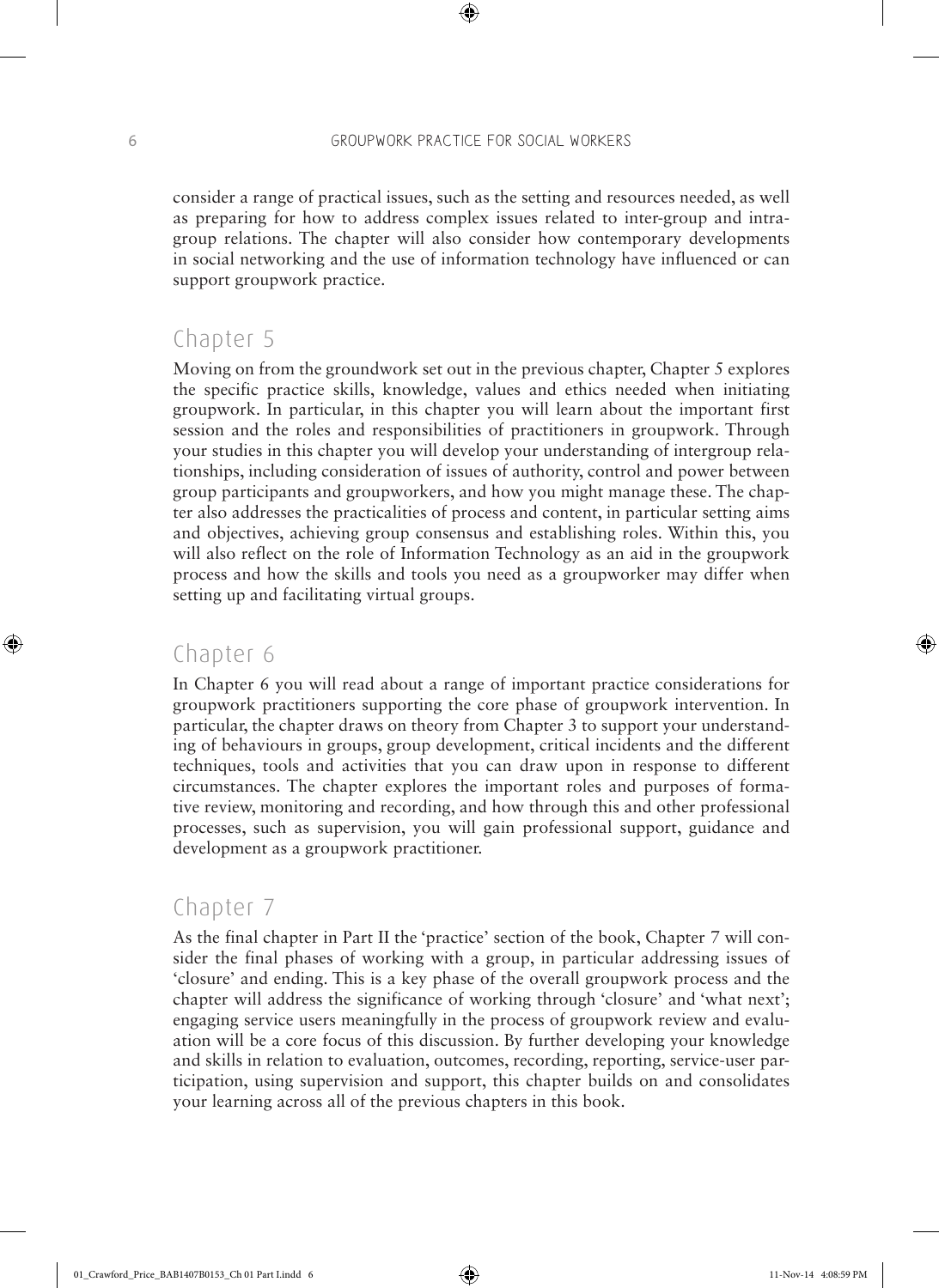## Chapter 8

♠

With a focus on your development as a social work practitioner and groupworker, this final chapter of the book effectively summarises the book and draws out the book's core themes, as set out earlier. Chapter 8 will also review how your learning across the book will have supported you in meeting national standards for social work practice including the Professional Capabilities Framework. Through reflective questions, activities, practical tasks, tools and guidance, the chapter emphasises the enhancement of practice, particularly reflective and reflexive practice.

#### ALIGNMENT WITH NATIONAL REQUIREMENTS FOR SOCIAL WORK

As you study the chapters in this book, your learning and development will be closely linked to national requirements for professional social work practice; these are highlighted throughout the chapters within the content, activities and resources.

## Professional capabilities framework for social workers

In particular the book has been written to reflect the domains of The Professional Capabilities Framework for Social Workers (PCF), particularly the three levels applicable to social work students: readiness for direct practice; the end of the first placement; and the end of the qualifying program. The PCF was developed by the Social Work Reform Board and is available from The College of Social Work (www. collegeofsocialwork.org). A diagram of the PCF, known as the 'fan diagram' is provided at the back of this book, however, for ease of reference, the nine domains are provided below with a brief overview of how they are addressed within the chapters of this book.

#### Professionalism – identify and behave as a professional social worker, committed to professional development

This book is underpinned by a commitment to professionalism, in particular the whole basis of the text is to support you in developing a professional, knowledgeable, skilful, ethical and responsible approach to groupwork in social work. As a learning text, each chapter is written to support your professional development, with Chapter 8 having a specific focus on enhancing groupwork practice.

#### Values and ethics – apply social work ethical principles and values to guide professional practice

Social work values and ethical principles are reflected in the core themes of the book, particularly with regards to professional values, anti-oppressive practice, empowerment

01\_Crawford\_Price\_BAB1407B0153\_Ch 01 Part Lindd 7 11-Nov-14 4:08:59 PM 11-Nov-14 4:08:59 PM

⊕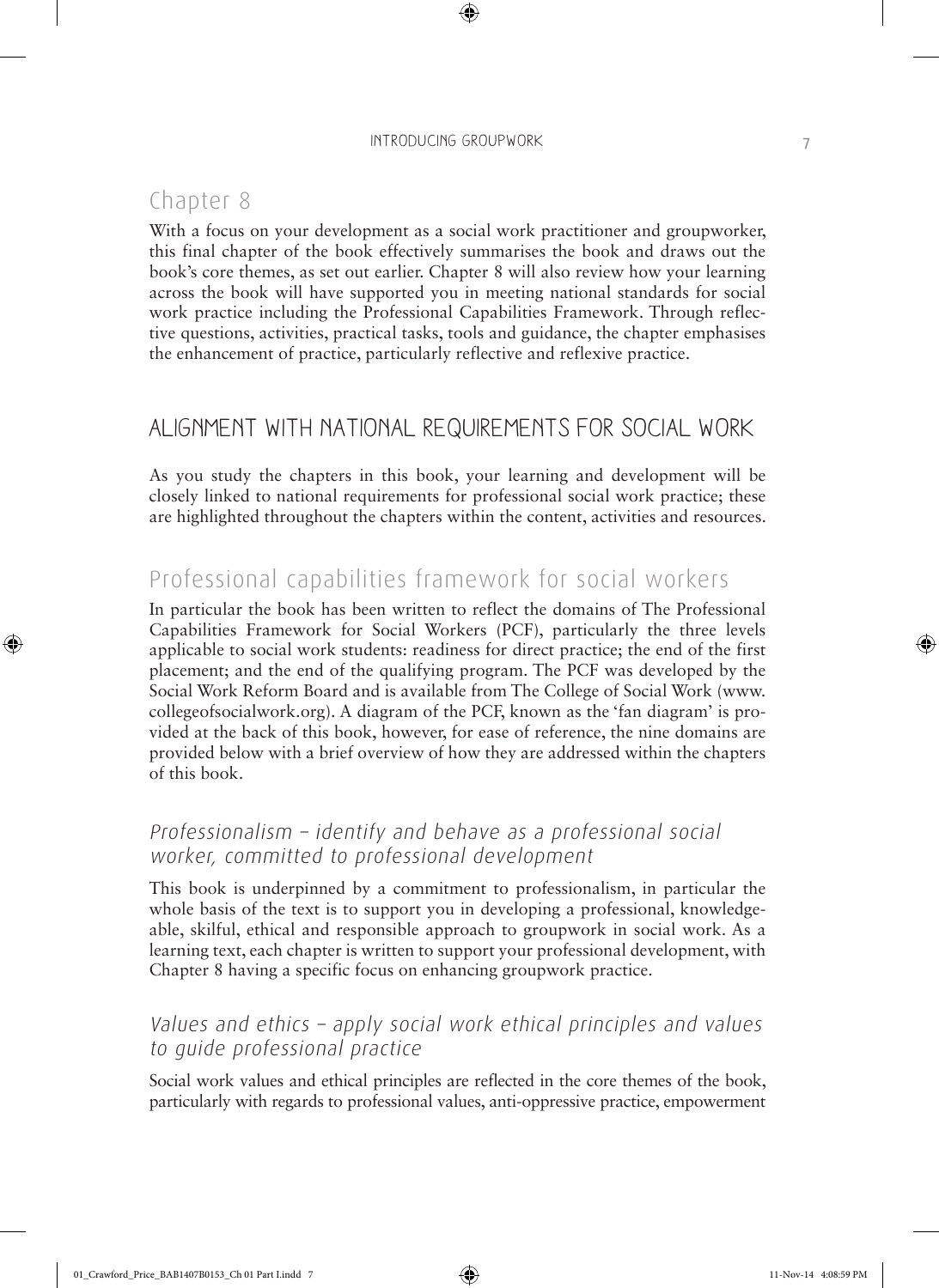⊕

and service-user participation within groupwork practice. As such this domain is embedded throughout all of the book's chapters.

#### Diversity – recognise diversity and apply anti-discriminatory and anti-oppressive principles in practice

The principles of diversity are again reflected throughout the text and the core themes. In order to support your learning and recognise the value of diversity, across the book there are examples and discussion about groupwork practice with a range of service users in different service contexts, for example, work with children, in mental health settings, with users who have learning disabilities, domestic violence etc.

#### Rights, justice and economic wellbeing – advance human rights and promote social justice and economic wellbeing

The fundamental principles of human rights, justice, wellbeing and equality are embedded within social work's professional value base and, as such, are also reflected in the core themes of this book. For example, as each chapter in the second part of the book explores practice skills, knowledge, ethics and values, you will gain an indepth understanding of how groupworking can help vulnerable people address their needs and achieve change in their lives, thus promoting social justice and wellbeing.

#### Knowledge – apply knowledge of social sciences, law and social work practice theory

The first part of the book, particularly Chapters 2 and 3, provide analysis and discussion about the underpinning knowledge and theory that provides models to explain, and models on which to develop, effective groupworking practices. The contribution of theory to our understanding of the complexity of groupworking is considered through examples of particular theoretical perspectives being drawn upon throughout the chapters.

#### Critical reflection and analysis – apply critical reflection and analysis to inform and provide a rationale for professional decision making

The chapters in *Groupwork Practice for Social Workers* will help you to 'identify, distinguish, evaluate and integrate multiple sources of knowledge and evidence' as required by this domain of the PCF. Each chapter includes opportunities for you to develop skills in reflection and analysis through case study examples, examples from research, policy and legislation, interactive activities, reflective practice questions and annotated further reading/research.

♠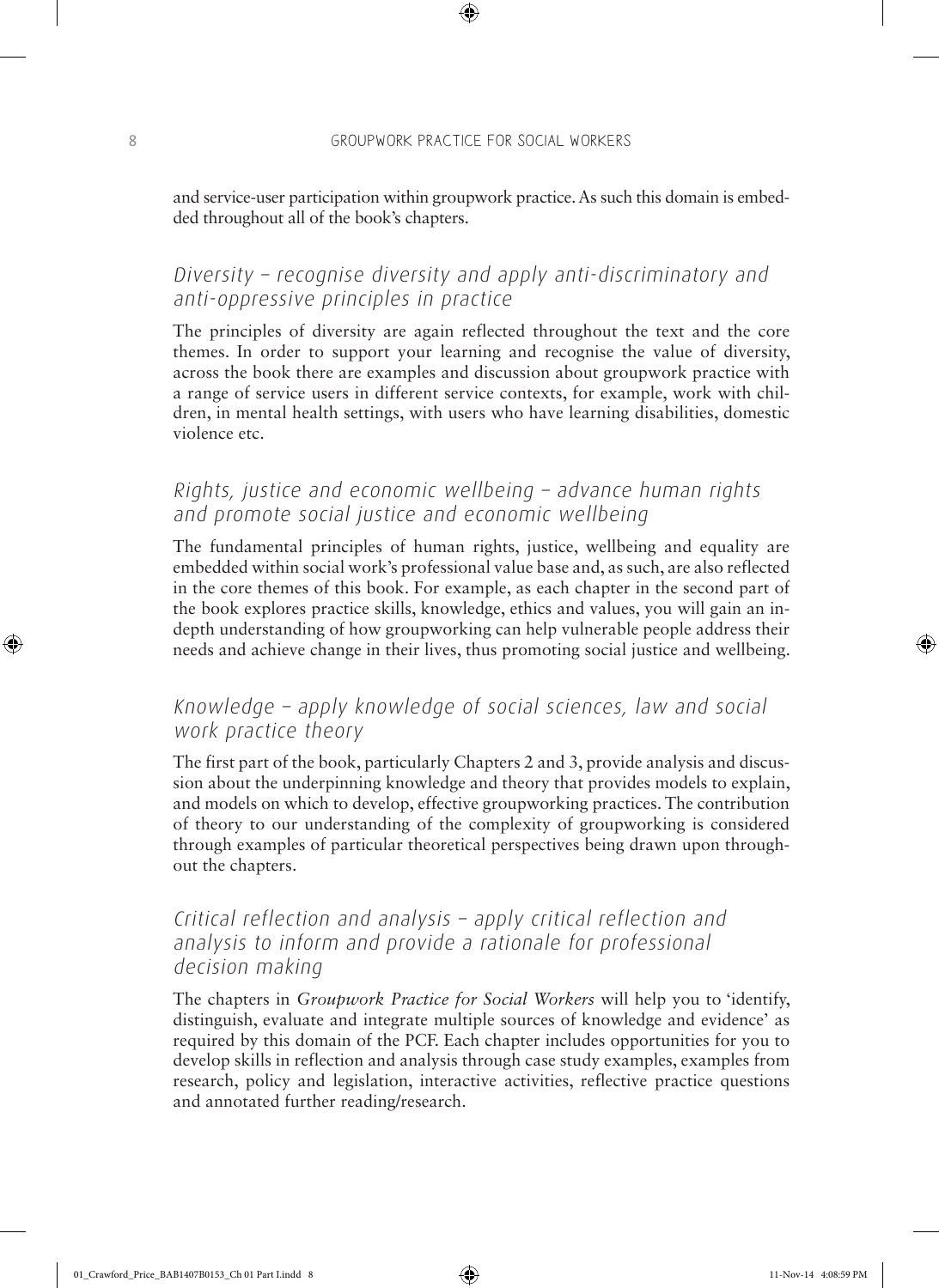⊕

#### Intervention and skills – use judgement and authority to intervene with individuals, families and communities to promote independence, provide support and prevent harm, neglect and abuse

The second part of this book focusses on social work engagement and intervention with individuals through groupwork practice. Incorporating theory and practice, Chapters 4 to 7 work through the processes and skills of planning, preparing, establishing, facilitating and ending group interventions with service users to promote desired change, independence and support.

Contexts and organisations – engage with, inform and adapt to changing contexts that shape practice. Operate effectively within own organisational frameworks and contribute to the development of services and organisations. Operate effectively within multi-agency and interprofessional settings

One of the recurrent core themes in this book is multi-agency and interprofessional working with others in groups. Also, more specifically within Chapter 2, you will learn about the different contexts of groupwork and interventions that may be undertaken through groupwork practice. Following this, the content, examples and activities in later chapters in the book, reflect the different and changing organisational contexts within which groupwork takes place.

#### Professional leadership – take responsibility for the professional learning and development of others through supervision, mentoring, assessing, research, teaching, leadership and management

This domain of the framework relates specifically to how you might effectively engage in the various professional mechanisms that demonstrate your work with others to support learning and development across the profession. Again, every chapter of this book is underpinned by a desire to influence professional learning, thus as you engage with the materials here you will further your understanding of how processes such as supervision, research-informed practice, teamworking, reflection and evaluation support professional learning and leadership. Chapter 8, as the concluding chapter of the book, summarises this by drawing together the core themes of the book with particular attention to how your learning can enhance your developing practice.

## Health and Care Professions Council (HCPC) Standards of Proficiency for Social Workers in England

The Health and Care Professions Council are the professional body or regulator for social work in England, they keep a register of qualified social workers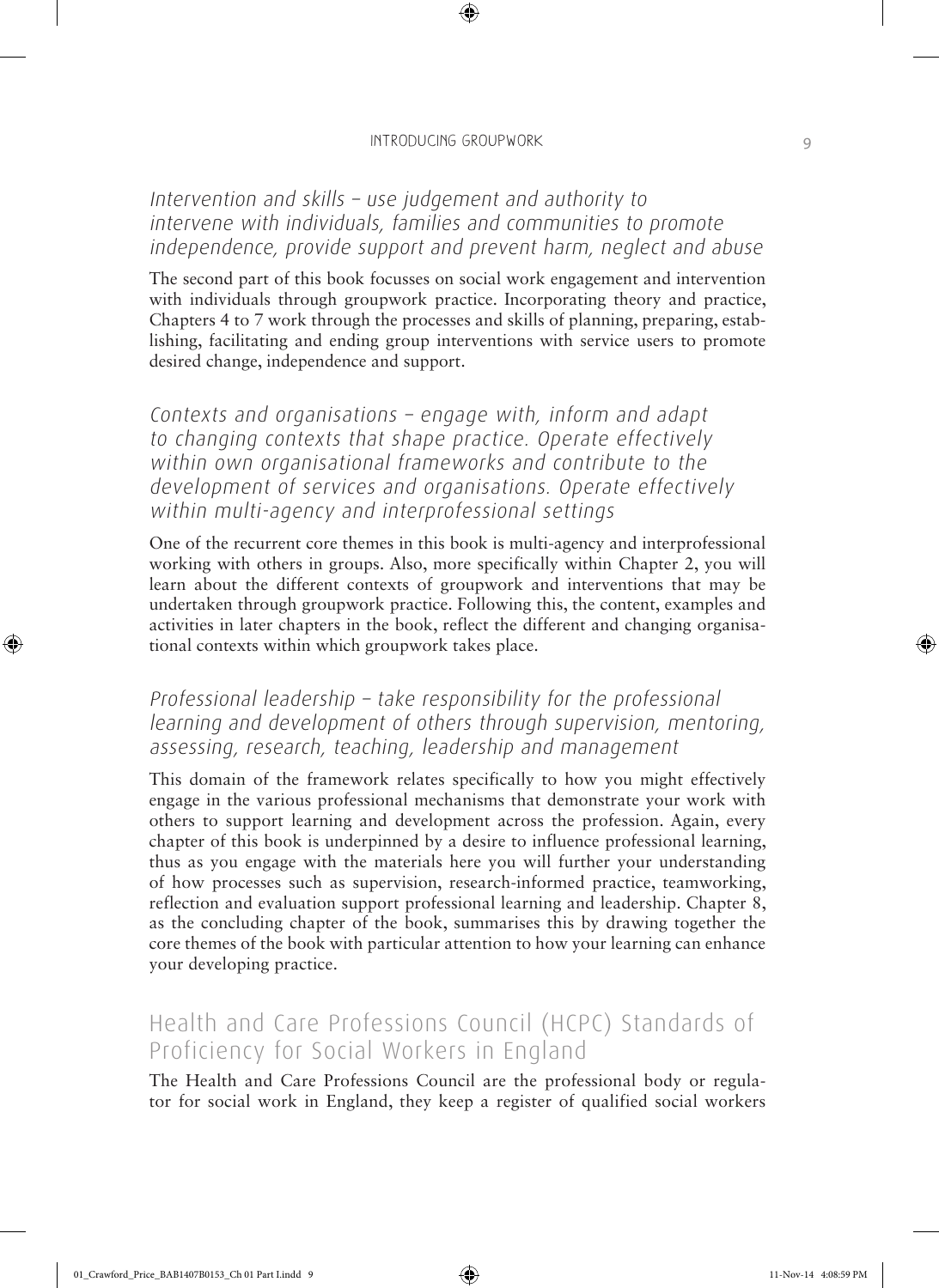⊕

and they regulate and approve social work education (www.hpc-uk.org). There are three other social work regulators in the UK – the Northern Ireland Social Care Council, the Scottish Social Services Council (SSSC) and the Care Council for Wales. Essentially the standards for social work published by each of these bodies reflect similar areas to those detailed above in the Professional Capabilities Framework, although presentation and detail may vary; it is highly recommended that you refer to the requirements of the regulator in the country in which you plan to, or are, practising. The 15 Standards of Proficiency for Social Workers in England (HCPC, 2012) summarised below, relate to the standards of practice that a social worker must be able to meet from the point of registration with the Council. The principles that sit within these standards can be found throughout the chapters of this book.

## Health and Care Professions Council (HCPC) Standards of Proficiency for Social Workers in England

Registrant social workers must

- 1. be able to practise safely and effectively within their scope of practice
- 2. be able to practise within the legal and ethical boundaries of their profession
- 3. be able to maintain fitness to practise
- 4. be able to practise as an autonomous professional, exercising their own professional judgement
- 5. be aware of the impact of culture, equality and diversity on practice
- 6. be able to practise in a non-discriminatory manner
- 7. be able to maintain confidentiality
- 8. be able to communicate effectively
- 9. be able to work appropriately with others
- 10. be able to maintain records appropriately
- 11. be able to reflect on and review practice
- 12. be able to assure the quality of their practice
- 13. understand the key concepts of the knowledge base relevant to their profession
- 14. be able to draw on appropriate knowledge and skills to inform practice
- 15. be able to establish and maintain a safe practice environment

(HCPC, 2012, www.hpc-uk.org/publications/standards/index.asp?id=569 )

The approach taken across the text is also related to the academic subject benchmark statements for social work (Quality Assurance Agency 2008 www.qaa.ac.uk), which set out the nature and characteristics of social work education at Bachelor's with honours degree level.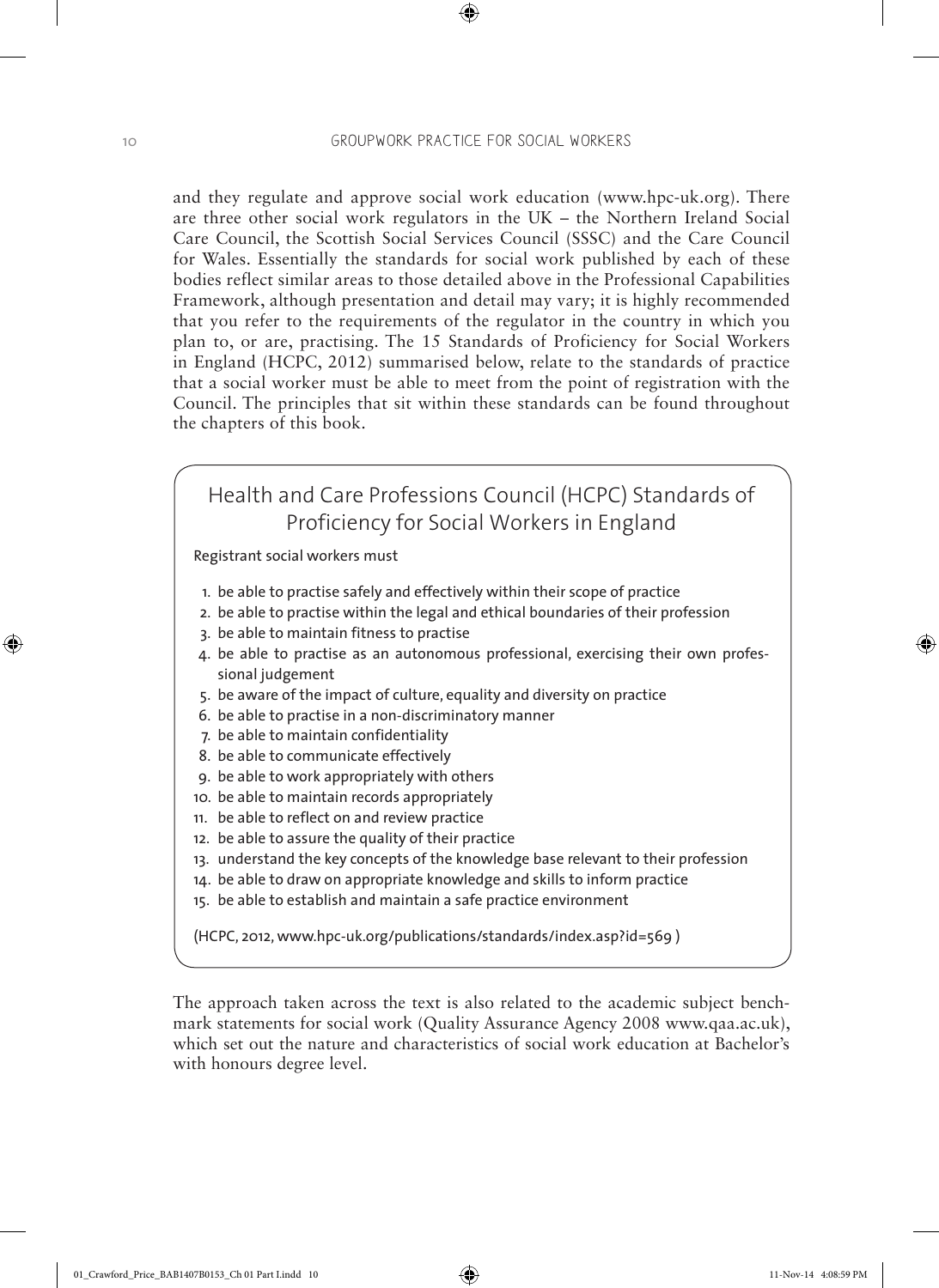⊕

## LEARNING FEATURES

This book aims to be accessible, informative, interactive and engaging. Your learning is facilitated through the chapters by a number of learning features. Each chapter begins with a brief chapter summary which will enable you to see, very quickly, the overall content of the chapter and what you can learn by engaging with its content. The chapters also include activities with subsequent responses and comments, reflective questions, research examples, examples of groupworking practice dilemmas and case studies. These features are provided to illustrate key points, to enable you to consolidate your learning, to assist you in taking your learning further and, overall to support your professional learning and development. At the end of each chapter you will find some annotated suggestions for further reading and links to web-based resources. These resources will help you if you are interested in exploring particular issues raised in the chapter in more depth and detail. Please note, however, that Internet web addresses are current and available at the time of writing, but are always subject to updates, changing structures and addresses. Finally, although key terms and abbreviations are explained throughout the book, there is a 'glossary of terms and abbreviations' provided at the end of the book as a quick and easy lexicon for you to refer to. As a case in point, the next section of this chapter discusses the meaning of the terms 'group' and 'groupwork'.

## UNDERSTANDING GROUPS AND GROUPWORK

Everyone, throughout their lives, moves in and out of different groups, as groups are central and fundamental to human activity and a core part of the human social experience. Through groups, we learn to socialise and to grow as social beings through forming and developing relationships. It is argued that

The influence of the groups we inhabit has a great and lasting effect upon our behaviour, and also on the way we think – not to say *what* we think. (Douglas, 2000: ix)

Yet our experiences of being in groups, our understanding of what we mean by groups and the types of groups we have been members of or participated in, will differ from person to person. Further to this, the notion of groupwork in the context of social work interventions is also likely to be open to different perceptions and interpretations. Therefore, at this early stage of the book, this section of Chapter 1 introduces the notions of 'groups' and 'groupwork', exploring key aspects of these concepts and definitions.

♠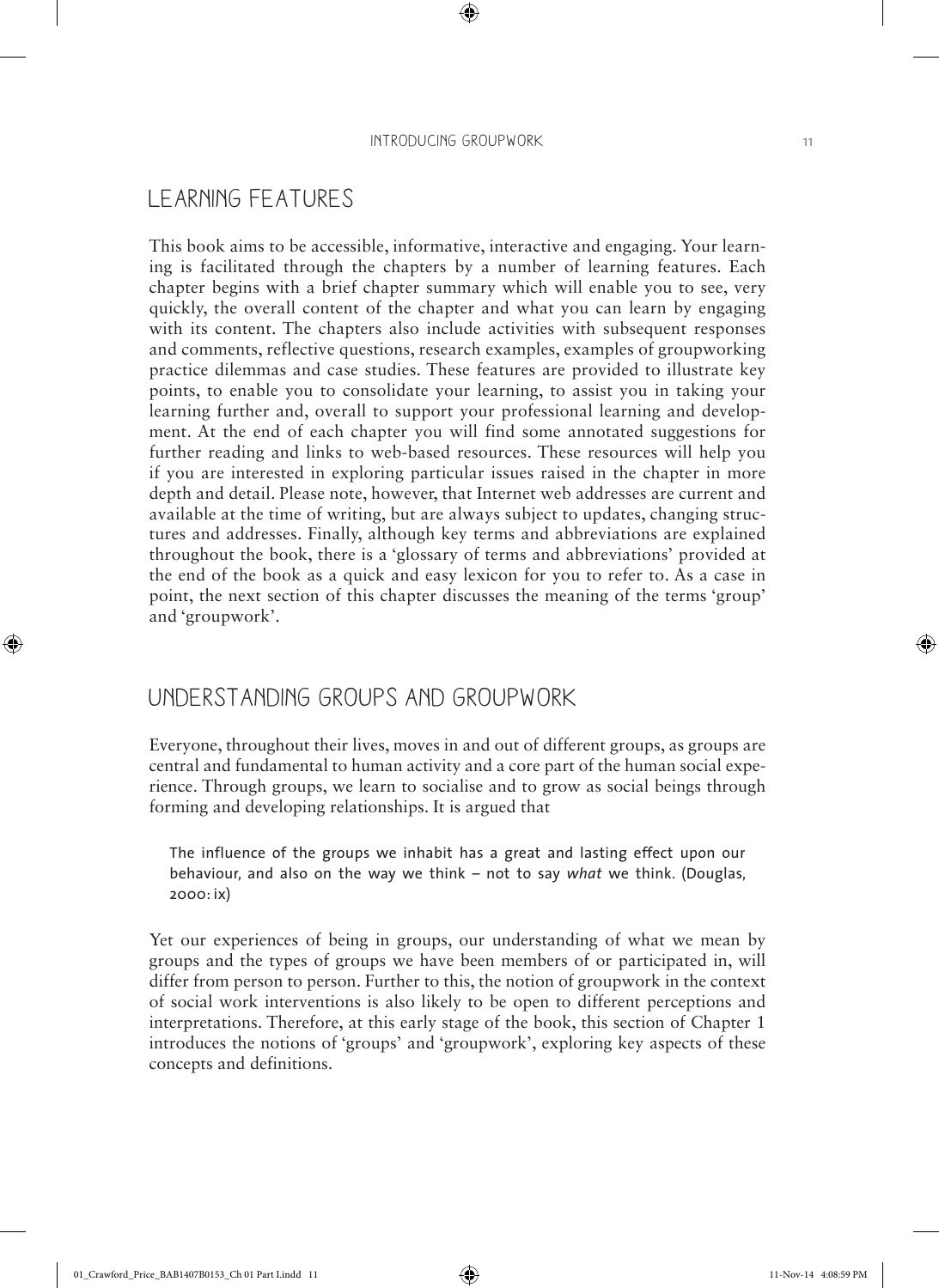⊕

## Activity 1.1 The experience of being a group member

Think about a group that you are a member of, or have been a member of. You may, for example, think of groups related to your studies, your work or your social and leisure activities.

- 1. Briefly write down the purpose of the group you have thought of.
- 2. Think about when you first decided to, or became a member of this group how did that happen? Write down the two main reasons you had for becoming a member.
- 3. Reflect on why you joined the group and your experiences as a member of this group, then make some notes under the following headings:
	- i. Strengths What were the strengths and positives that you experienced through being a member of this group?
	- ii. Weaknesses Were there aspects of being in this group that you found more difficult or unpleasant? Were there aspects of your experience in this group that you would wish to change?
	- iii. Opportunities What did you initially anticipate that being a member of the group could offer you? What did you gain from being a member of the group?
	- iv. Threats Were there any risks or concerns that you had related to being a member of this group?

#### COMMENT

Your work on this activity is an important starting point for your learning about groupwork practice. The third part of the activity requires you to develop a SWOT (Strengths, Weaknesses, Opportunities and Threats) analysis of your groupwork experience. This model or tool of analysis originates from marketing and strategic business planning where it is used to gather and evaluate information to explore options and inform decisions. Compiling a SWOT analysis in this activity is useful as it can help you to reflect on, and make explicit, a range of factors – both internal factors (perceived strengths and weaknesses) and external factors (potential opportunities and threats) – that support and inform an evaluation of the experience. Later in this book, in Chapter 7, you will learn about evaluating groupwork practice and this tool is referred to again in that context.

Of course, we cannot comment on the specific example you have used in the activity, but at times, during your reading across the chapter of this book, we will return to this activity and reflect on your experiences, so you are encouraged to keep your notes. You may, as suggested within the activity, have thought of groups that you work and learn with as part of your studies. These groups usually have the specific function of encouraging learning together with the sharing of knowledge, furthering understanding, and the personal or professional development of the participants as their common aims.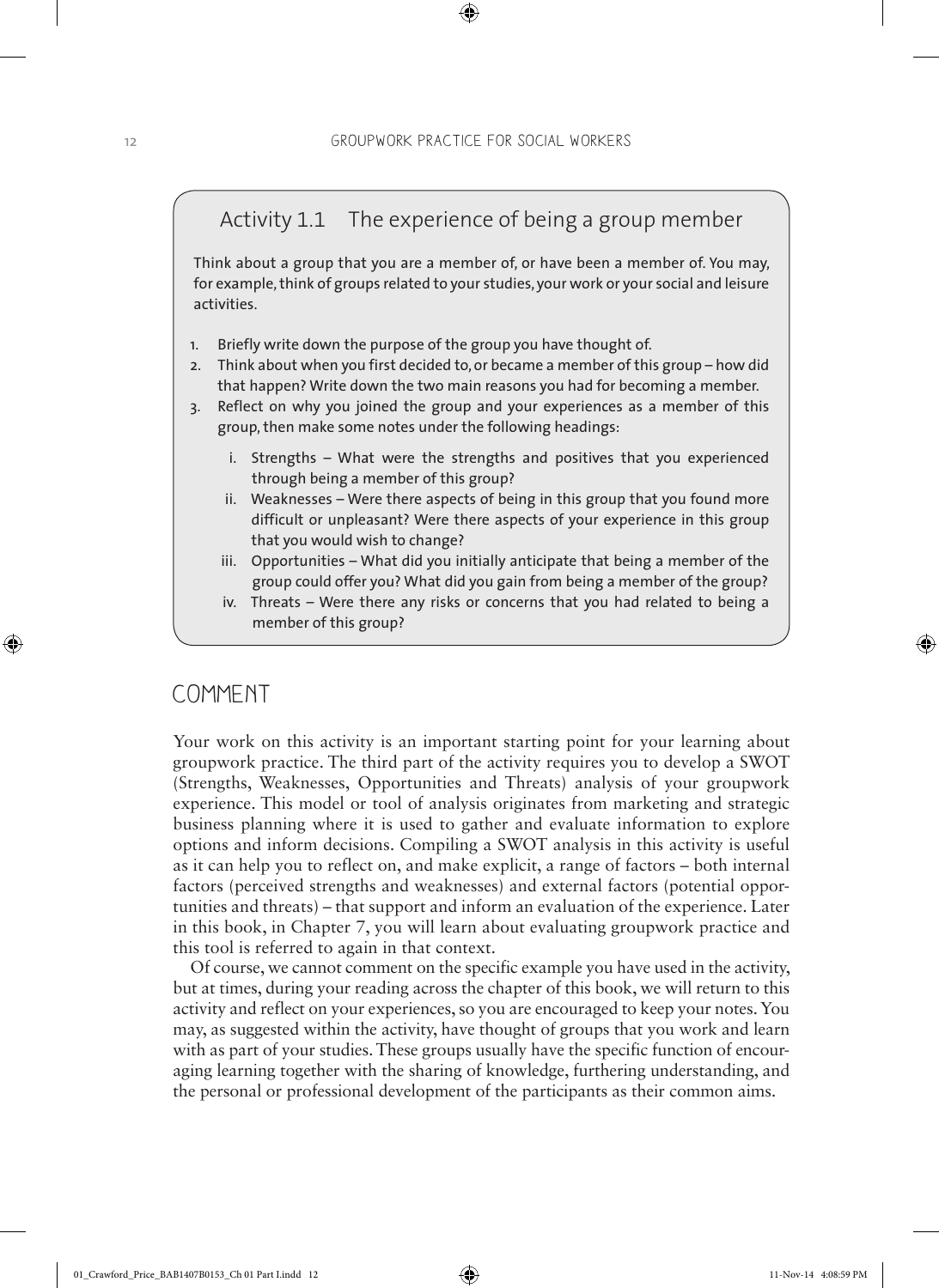$\textcircled{\scriptsize{*}}$ 

Perhaps you thought of a group outside of your studies. A social work student, Caroline, working through Activity 1.1 above, drew on her experience of being a member of a slimming club group. She firstly wrote down that the purpose of the group was for all group members to lose weight, but then added that she believed the organisation that had set up the group also had the purpose of making a profit as everyone paid membership and weekly fees. Caroline decided to join the group because another student, a friend of hers, was a member and told her how much she enjoyed the meetings. However, Caroline had two, more personal, reasons for joining – firstly to lose weight and secondly to get advice, support and guidance on how to achieve that goal. Caroline's SWOT analysis of this experience is shown in Figure 1.1. You can compare your response to Caroline's; despite being different group experiences, can you identify any similarities?

| <b>STRENGTHS</b>                                                                                                                                                                                          | <b>WEAKNESSES</b>                                                                                                                                                                                                                                                                                                                                                                                                                 |
|-----------------------------------------------------------------------------------------------------------------------------------------------------------------------------------------------------------|-----------------------------------------------------------------------------------------------------------------------------------------------------------------------------------------------------------------------------------------------------------------------------------------------------------------------------------------------------------------------------------------------------------------------------------|
| Going out with my friend to the meeting<br>Meeting new people<br>Sharing menu, diet and exercise ideas<br>Enjoying success amongst and with others                                                        | As a new member, I was anxious about<br>what I should do and what would happen at<br>the meetings<br>Feeling 'exposed' in front of others<br>٠<br>It was expensive to keep going<br>The timing of meetings often clashed with<br>other commitments<br>The meetings were held a long way from<br>my home                                                                                                                           |
| <b>OPPORTUNITIES</b>                                                                                                                                                                                      | <b>THREATS</b>                                                                                                                                                                                                                                                                                                                                                                                                                    |
| Learning new ways of doing things (new<br>diets, recipes and ideas)<br>Improving my eating habits<br>Becoming healthier<br>Losing weight<br>Becoming a smaller clothes size<br>Fitting into my new jeans! | My concern about my weight becoming<br>'public'<br>Others becoming aware of how much I<br>weighed<br>I might not understand or know how to<br>follow the dietary advice and rules<br>I might fail to lose any weight, or worse,<br>I could gain weight and been seen as a<br>failure in the group<br>If other students know I go to the group they<br>might think of me as being 'fat' where they<br>didn't have that view before |

**Figure 1.1** Example SWOT analysis of group membership

Although Caroline's example is specific to her experience in a slimming group, you may see some similarities to your own experiences, in particular, for example, her concerns about being a new member of the group and not understanding the rules and processes, or how she enjoyed meeting new people and sharing common issues.

⊕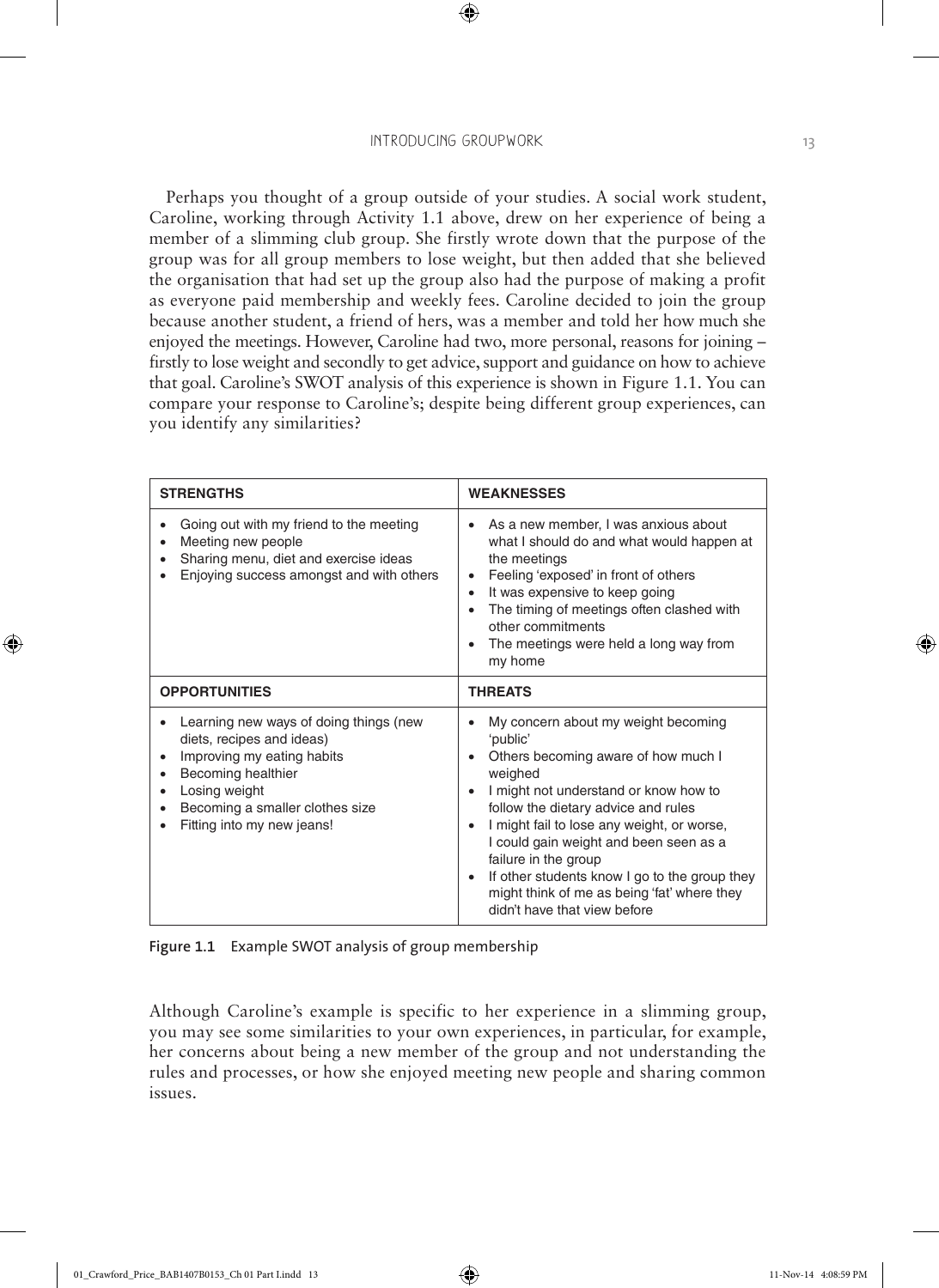⊕

You will return to considering how service users might experience working in a group later in this book, particularly in the second part of the book, Chapters 4–7. Also, as stated earlier, you will return to this activity later as you progress through the book, however, you can also draw on your reflections from this activity as you consider the next section of this chapter in which you will examine more specifically what is meant by the terms 'group' and 'groupwork'.

#### TERMINOLOGY AND DISCOURSE

As you worked through Activity 1.1, you may have questioned some of the terminology, for example, what did we mean by a 'group'? Or what kind of 'group' was being referred to? There are many terms used in our day-to-day language that, when given thought, are not as clear to understand as we may at first assume. There are many different types of groups, including virtual groups; in Chapter 2 you will read about some examples of different forms of groups. However, in this first chapter as a starting point for your further reading in this book, it is important to explore the key terms 'group' and 'groupwork' and what is meant or understood by these terms.

#### Activity 1.2 Defining groups and groupwork

Think about the term 'group' in a broad sense.

Write out your own definition of a 'group'. (The purpose of this is to capture your own ideas and understanding of what might be included or not included in this concept, so, at this point you are advised not to use dictionaries or Internet searches for this.)

Now think more specifically about working with groups in social work practice and construct a definition of 'groupwork' in the context of professional social work. (As before, draw on your own current knowledge and understanding.)

#### COMMENT

The notion of a 'group' may seem straightforward and incontestable. Yet, the literature shows that there are a number of ways to construct an understanding of what a group is, depending on the perspective or context in which you frame that construction. Thus you may be referring to a family group, a working group, a learning group or perhaps a social group, each being potentially described slightly differently. Here are some definitions from the literature:

Two or more individuals who are connected to one another by and within social relationships. (Forsyth, 2010: 3)

♠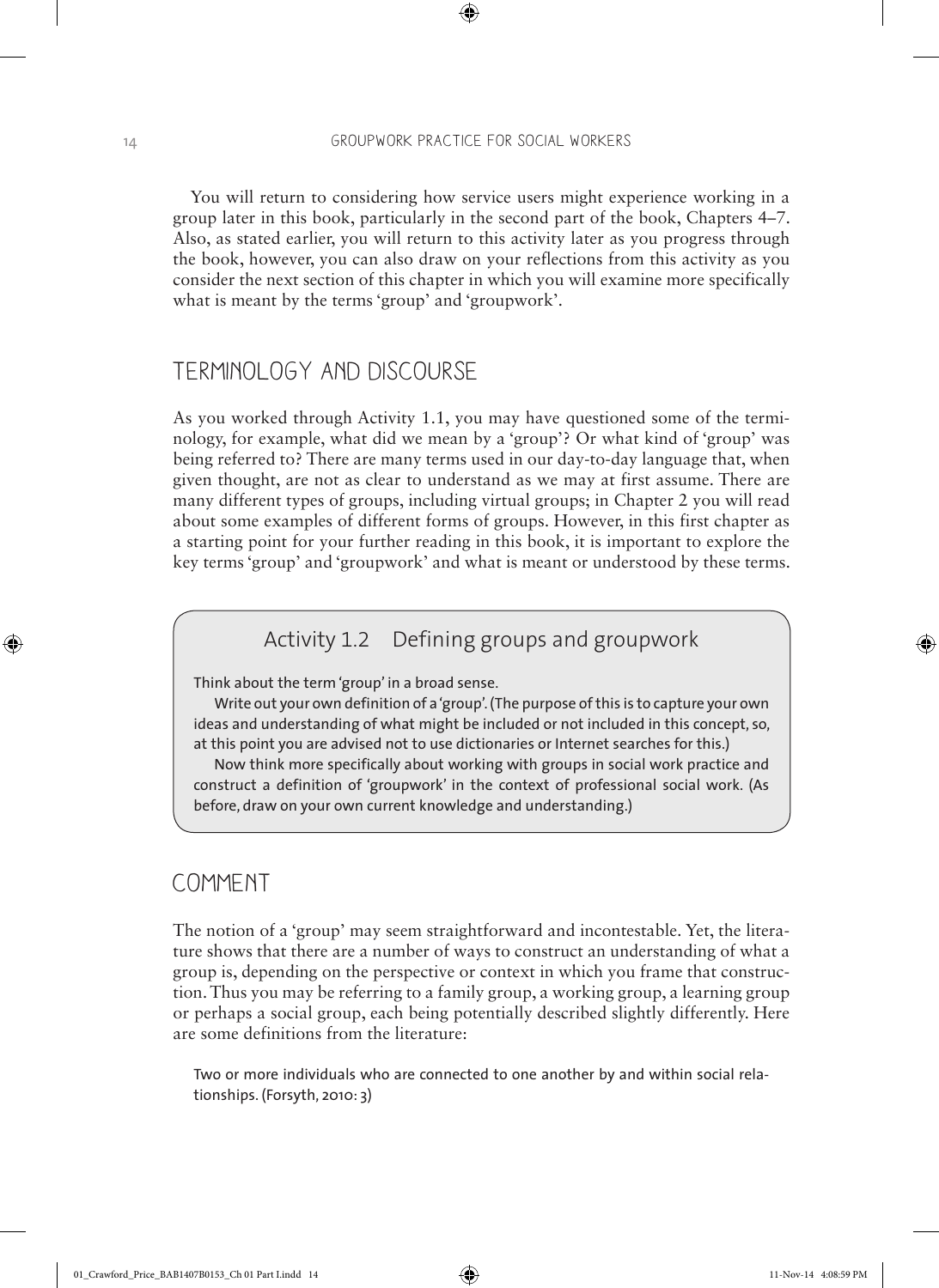$\bigoplus$ 

A small number of people who have a shared identity, a shared frame of reference and shared objectives. (Elwyn et al., 2001: 4)

A collection of individuals who are interdependent with one another and who share some conception of being a unit distinguishable from other collections of individuals. (Thomas, 1967 cited in Brown, 1994: 5)

Additionally, Konopka (1963: vii), as seen in the quotation at the start of this chapter, draws on the notion of groups as ' … the basic expressions of human relationships …'. Through these quotations and our own experiences it is possible to identify four key components that make up our understanding of groups as a broad concept, as shown in Figure 1.2 below.

Thus a group is a collection of connected or interdependent individuals, usually three or more people, who through interaction and developing relationships, work towards a common purpose. All of these elements are important to consider as a social worker preparing to work with groups. Taking this further, and given the notion of a common purpose, it can be seen that groups can be mechanisms for change. Additionally, as seen in the example of Caroline and the slimming group (Figure 1.1), whilst the purpose may be 'common' or in some aspects, shared, the



**Figure 1.2** Key components of a group

⊕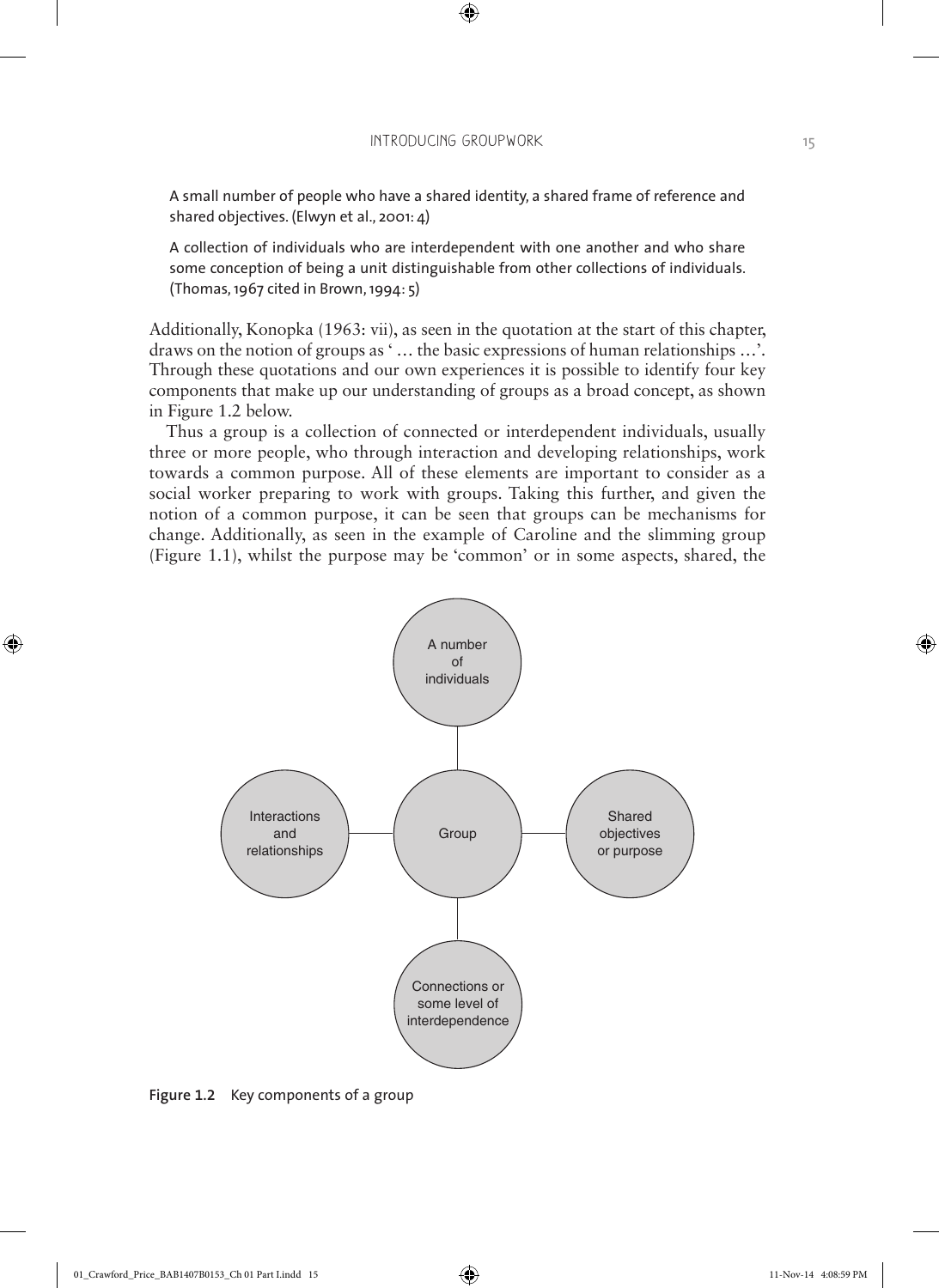$\textcircled{\scriptsize{*}}$ 

individual is the focus and as such, there will be both individual and collective goals across the group. Further to this, Doel and Sawdon stress the importance of 'a sense of *belonging*' (1999: 14, emphasis in original), but also highlight that belonging arises from being distinctive about commonality and the identity of the group and its members; running parallel to this there is also a risk of being exclusive and that members become stereotyped (Doel and Sawdon 1999); indeed Caroline expresses this as a 'threat' in her SWOT analysis. Thus whilst groups are an inevitable and significant part of human development across the life cycle, their processes and constituency may be experienced as oppressive, exclusive and discriminatory (as stated earlier, you will read more about the experience of group members in later chapters). It is, therefore, crucial that as a social worker, planning, facilitating and evaluating groupwork, you develop the appropriate skills, knowledge and values to practise anti-oppressively, to understand and identify these issues, and to intervene sensitively and supportively where such concerns arise; groupwork in social work requires reflective, knowledge-based, skilled practitioners.

Here are some examples of how 'groupwork' is defined in the literature:

Social groupwork is a method of social work which helps persons to enhance their social functioning through purposeful group experiences and to cope more effectively with their personal, group, organisational and community problems. (Konopka, 1963: 15)

… that element of social work which goes on within, and through, interactional processes and structures … which is to some degree deliberately designed and selfconsciously carried out. (Davies, 1975: 7)

Social groupwork is a method of social work that aims, in an informed way, through purposeful group experiences, to help individuals and groups to meet individual and group need, and to influence and change personal, group, organisational and community problems. (Lindsay and Orton, 2011: 7)

We have deliberately cited some definitions from older literature and a more recent example. Whilst the definitions may be seen to differ, they do not conflict. Davies' (1975) definition is taken from a much longer discussion on the meaning of groupwork in different settings and as such this is one part of a more in-depth exploration, although by his own admission, the definition remains broad. Both Konopka (1963) and Lindsay and Orton (2011) describe groupwork as a method and draw out the importance of the method being 'purposeful'. Similarly Doel (2006) argues that 'purpose' is central to groupwork practice. The purposes and potential of groupwork are explored further in Chapter 2.

Thus building on our understanding of what is meant by groups and the key components of a group as shown in Figure 1.2, the definitions, and discussion above, it becomes possible to identify the core elements of groupwork that can inform a succinct definition, as shown in Figure 1.3.

Groupwork in social work can therefore be seen as the method, process, activity, or practice of working with groups of people who come together (either in person or by other means, such as virtually) in one or more sessions to facilitate a desired

♠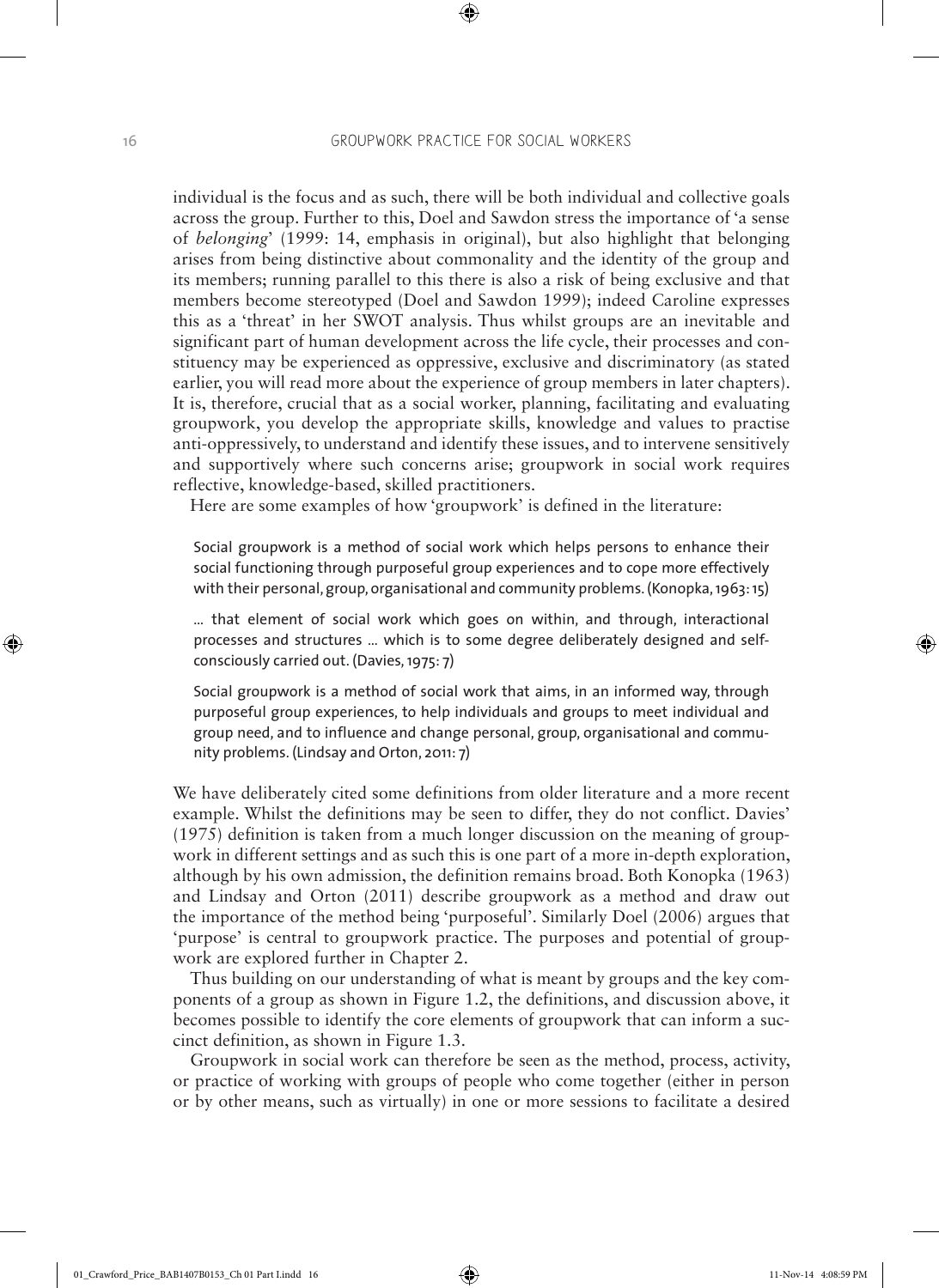⊕



**Figure 1.3** Core elements of groupwork

♠

change, growth and/or development. This practice sits in contrast to interventions characterised by one-to-one practitioner-user sessions as seen, for example, in casework or care-management practice, as discussed further in Chapter 2. It is important to note, too, that groupwork should not be confused with 'group care'. The term 'group care' is sometimes used to refer to residential or day services where a number of people, often with some similarities in their assessed needs, receive care and support as individuals; in essence this term refers more to the environment or setting than the social work method or practice employed. These service users may also participate in groupwork, but, as indicated above, this would be separate and additional to any care and support they might be receiving in a 'group care' setting.

This book adopts these broad definitions of groups and groupwork as it considers and draws on examples of a wide range of different types of groups and groupwork practice across the spectrum of social work, service-user groups, interprofessional practice, and health and social care agencies. However, whilst acknowledging that groups can emerge informally, and that very valuable work can take place with people who come together in an unplanned, natural, loosely formed way, this book sets its focus on planned, formalised groupwork in professional practice with groups of service users who intentionally, purposefully come together.

You may also have noticed that through this discussion of key terms there has been frequent reference to the importance of interaction, communication and exchange between individual group members. Later in the book, we use the term 'group dynamics' and in Chapter 3 of this book you will have the opportunity to learn about how different theories explain relationship formation and social interaction in groups.

At this point, in this chapter, however, it is relevant to underline the significance of the social interaction to groupwork. Group dynamics, in its broadest sense, refers to the behaviours, social processes, relationships and attitudes that occur within and across the group.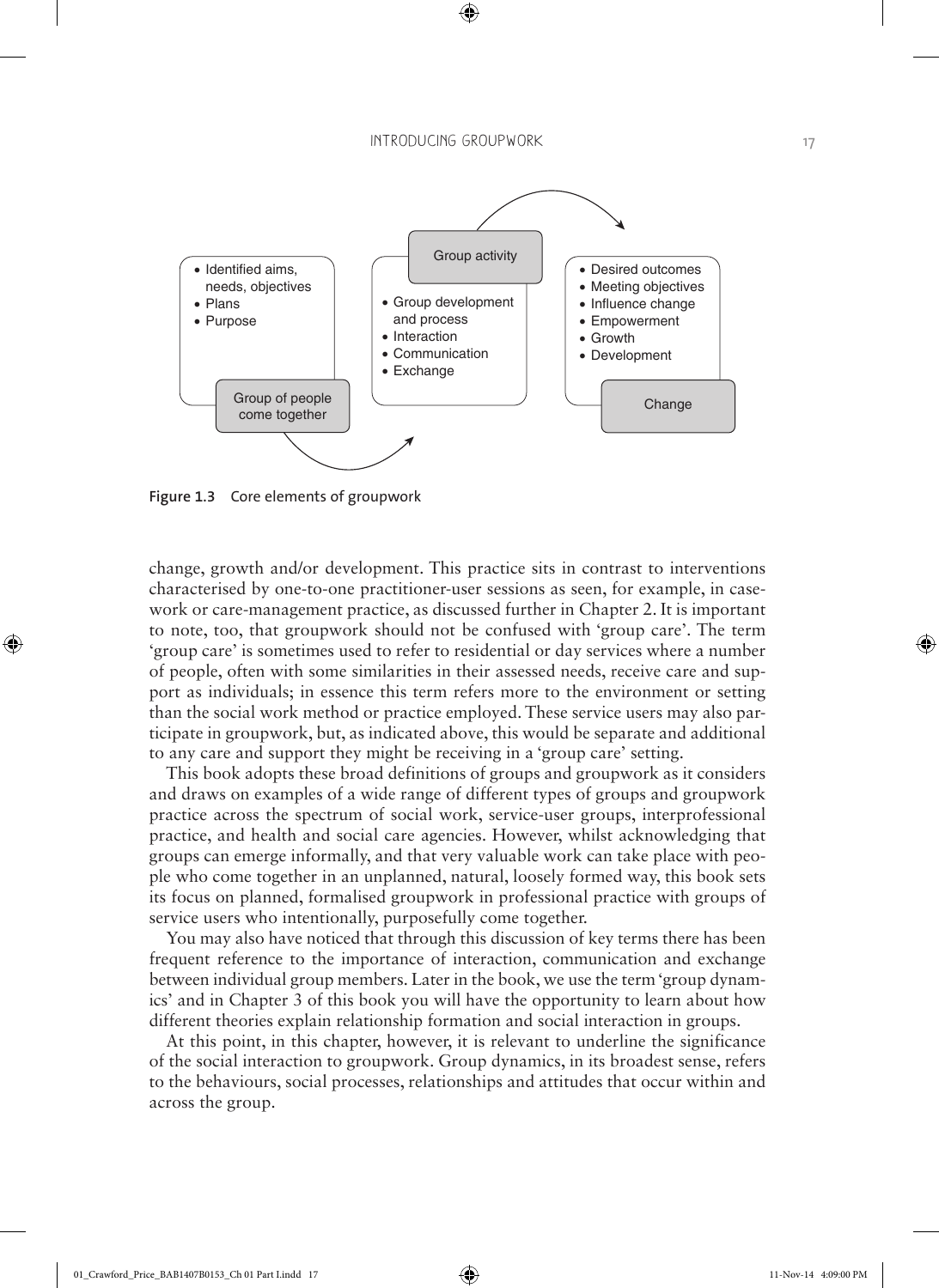⊕

#### **CONCLUSION**

This chapter has 'set the scene' for the rest of this book and before you progress with your learning, you will find it helpful to take some time to reflect on what you have read, and think about your own learning needs.

## Activity 1.3 Planning your learning

Make notes in response to the following questions:

- Which sections or chapters of this book are likely to be of most interest and value to you at this time and in the future?
- Are there elements of the book's contents in which you already feel confident that you have the core knowledge and skills for practice? If so, which areas are these and can you identify how your knowledge and skills were gained?
- Are there elements of the book's contents in which you feel you wish to particularly focus your learning at this time? If so, which aspects of groupwork are they and how will you ensure you achieve this focus?

#### COMMENT

♠

Essentially, Activity 1.3 is encouraging you to make a study plan for your own learning about groupwork in social work practice. Developing an individual learning plan can be a really effective way of increasing your awareness about your own strengths, skills and knowledge and, crucially, your learning needs and the most effective way for you to address them to ensure appropriate and proficient continuing professional development. Professional development, evaluation of practice, reflective and reflexive practice form key themes of both this book and the Professional Capabilities Framework and, as such, throughout the chapters you will be given the opportunity to reflect on your learning; then in Chapter 8, at the end of the book, this activity and your learning throughout the book will be reviewed.

This first chapter has given you a 'flavour' of the range, scope and purpose of the book, its overall structure, aims, themes and approach. You have also considered how key terms, that we may assume we have common understandings of, such as 'groups' and 'groupwork', have more complex definitions that include a number of elements even in their broadest interpretation. In the next chapter of this book you will explore the purpose, potential and limitations of groupwork as a social work intervention. Chapter 2 sets the concept of groupwork in its historical and contemporary professional context and, in doing so, it provides underpinning knowledge for the remainder of the book. We hope that you will enjoy your studies as you move through this book.